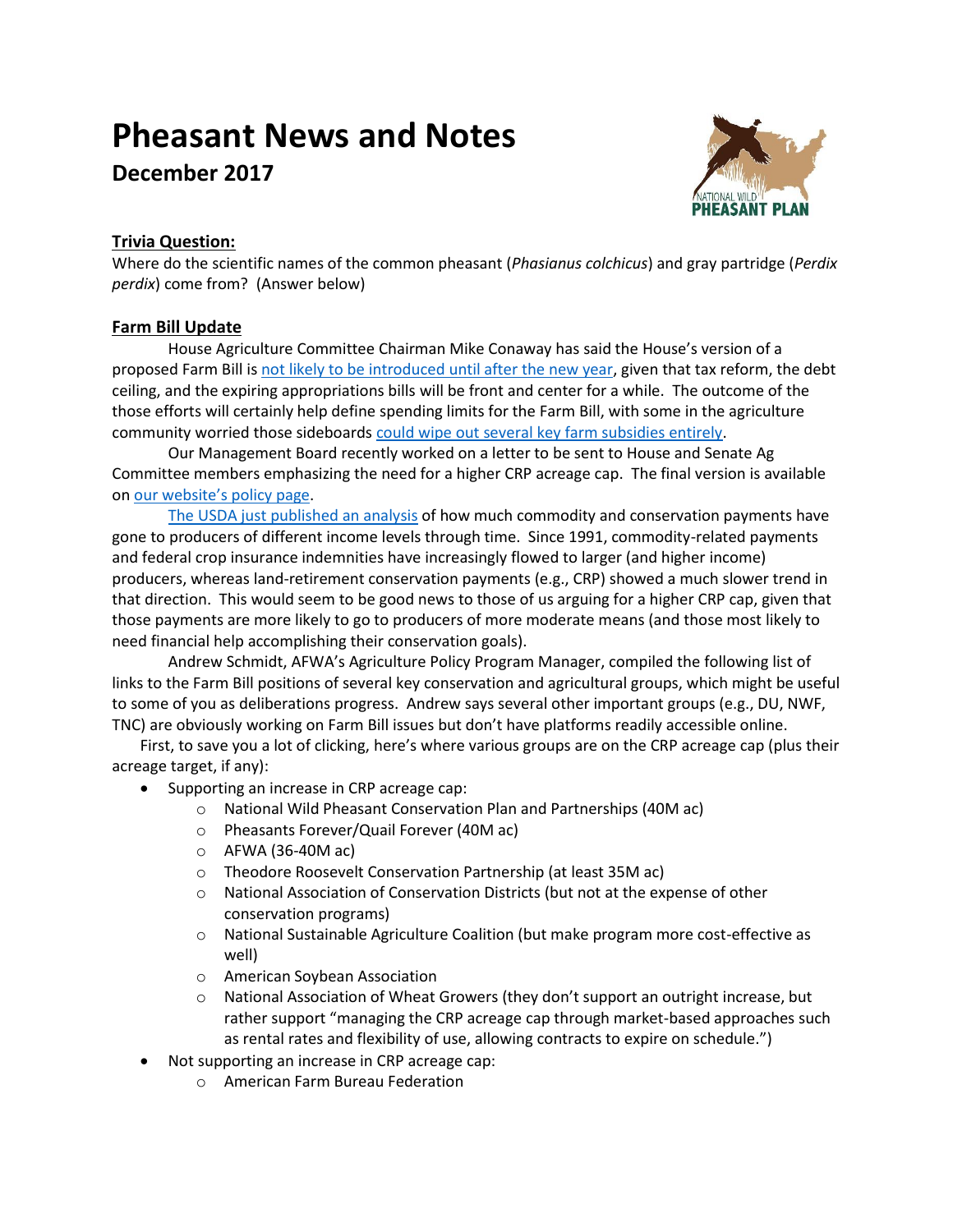- $\circ$  National Association of Wheat Growers (they don't support an outright decrease, but rather support "managing the CRP acreage cap through market-based approaches such as rental rates and flexibility of use, allowing contracts to expire on schedule.")
- No comment on CRP acreage cap
	- o Audubon
	- o National Corn Growers Association
	- o USA Rice
	- o National Cattlemen's Beef Association

For other priorities and recommendations, see:

- [National Wild Pheasant Conservation Plan and Partnerships](http://nationalpheasantplan.org/policy/)
- [AFWA](http://www.fishwildlife.org/files/2-pager_AFWA_Policy_Priorities_for_the_2018_Farm_Bill.pdf)
- [TRCP](http://www.trcp.org/wp-content/uploads/2017/10/AWWG_2018-FB_Recs_101617.pdf)
- [Audubon](https://www.audubon.org/sites/default/files/audubon_2018_farm_bill_platform.pdf)
- [Pheasants Forever/Quail Forever](https://www.pheasantsforever.org/Habitat/Farm-Bill-Priorities.aspx)
- [American Farm Bureau Federation](https://www.fb.org/files/Haney_Testimony-FINAL17.0719.pdf)
- [National Association of Conservation Districts](http://www.nacdnet.org/2017/09/19/nacds-2018-farm-bill-requests/)
- [National Sustainable Ag Coalition](http://sustainableagriculture.net/wp-content/uploads/2017/10/2018-Farm-Bill-Platform-EMBARGOED-UNTIL-OCT-24.pdf)
- [American Soybean Association](https://soygrowers.com/wp-content/uploads/2013/02/1-2018-Farm-Bill-Priorities.pdf)
- [USA Rice](https://www.agriculture.senate.gov/imo/media/doc/TESTIMONY_JAMES.pdf) (via Senate hearing testimony)
- [National Corn Growers Assoc.](http://www.ncga.com/public-policy/policy-book) (policy book)
- National Cattl[emen's Beef Assoc.](http://cqrcengage.com/beefusa/file/x5D3pvXpumN/2017NCBAPolicyBook.pdf) (policy book)
- [National Assoc. of Wheat Growers](https://www.wheatworld.org/wp-content/uploads/2017/08/SECTION-3C-POLICY-RESOLUTIONS-Updated-2017.pdf) (policy book)

Andrew also sent along two sets of coalition recommendations. The first is the Forests in the Farm [Bill coalition,](https://www.forestfoundation.org/stuff/contentmgr/files/1/97181b16014154f00ac6a61a807ae88a/files/forests_in_the_farm_bill_2018_recommendations_july_21_2017.pdf) and the second is a [coalition of environmental and sustainable agriculture groups.](http://nfu.org/wp-content/uploads/2017/09/2018-Conservation-Farm-Bill-Consensus-Statement-FINAL.pdf)

Finally, I did some analyses with the Breeding Bird Survey's historic pheasant data using the U.S. Geological Survey's online trend tool. I was specifically looking for CRP effects, and I think they are fairly obvious. You can check out the [graphical results on our website's policy page](http://nationalpheasantplan.org/policy/). If you would like higher quality versions of these graphics to share, let me know and I can send them to you.

## **Notes from Around the Pheasant Range**

I had a chance to spend some time with Director Wayne Rosenthal, our Board member from the Illinois DNR, at a Pheasants Forever event in Iowa a few weeks ago. To say the least, Wayne is an interesting guy – former state legislator, retired Air National Guard Brigadier General, current farmer, hunting preserve operator, and DNR director. Listening to him I learned about the importance of the Farm Bill's Voluntary Public Access-Habitat Improvement Program (VPA-HIP) to Illinois' public access program; how he uses hunting preserve outings to educate elected officials of all political persuasions and backgrounds about hunting, conservation, and firearms; his personal observations about pheasant use of cover crops on his farm; and what it's like to eject out of a F-4 fighter jet at low altitude. I highly recommend striking up a conversation with Wayne the next chance you get – you won't be bored.

The Technical Committee talked in Utah about cooperatively studying factors affecting detectability of pheasants during summer roadside surveys, with the goal of producing results that better predict fall harvest. Jeff Prendergast (KS) is currently shopping this idea around to a few researchers who could help with study design and analysis. Once he finds a taker, we'll come up with a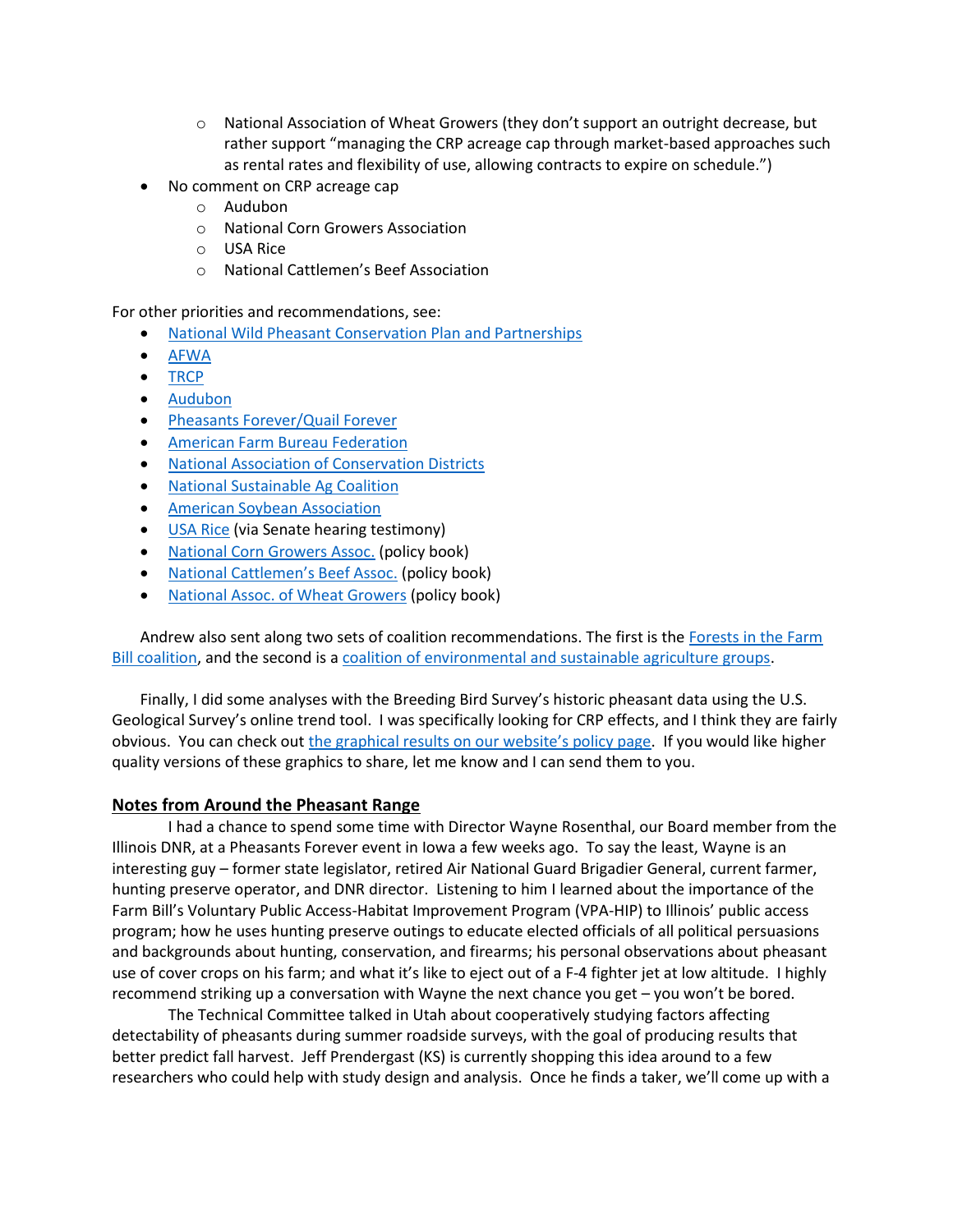proposed study protocol (centered on making repeated route runs under a variety of environmental conditions) and see which states have an interest in participating, so stay tuned.

I recently touched base with Tom Keller to see how Pennsylvania's new pheasant hunting regulations were working out so far. You might recall they instituted a new mandatory \$25 pheasant hunting stamp this year, as well as opening one of their long-closed pheasant restoration areas to mentored youth hunting. Tom said as of a week or two into the season they had sold about 39,500 stamps, or about half the number of pheasant hunters they estimated via general game harvest survey last year, but hadn't yet heard from officers how compliance rates were running. Given the temporary dip most states see when they raise permit fees, it will be interesting to see where hunter participation goes for them in the coming years.

Finally, "conservation in the age of precision agriculture" is an emerging theme for a number of states' partnership biologist positions. The most recent example is [a current job opening in Nebraska for](https://workforcenow.adp.com/jobs/apply/posting.html?client=pheasants&jobId=175804&lang=en_US&source=CC3)  [a Conservation Ag Coordinating Wildlife Biologist](https://workforcenow.adp.com/jobs/apply/posting.html?client=pheasants&jobId=175804&lang=en_US&source=CC3) offered by Pheasants Forever and Quail Forever in partnership with the Nebraska Game and Parks Commission and NRCS. Several related positions have recently been created in Minnesota, Iowa, and North Dakota to help landowners use their precision ag data to inform conservation decision-making and program enrollment (Nebraska's position differs in that it mainly focused on improving CSP delivery at the state level rather than using farm-level precision ag data per se). The North Dakota Game and Fish Department put togethe[r a nice video featuring their](https://www.youtube.com/watch?v=EM9sCDBQr7A)  [partnership position,](https://www.youtube.com/watch?v=EM9sCDBQr7A) but for more details about what the current biologists do and how things are working, contact the above states (I can help with contact info if you need it) or Ryan Heiniger, PF's Director of Ag and Conservation Innovations, at rheiniger@pheasantsforever.org. Ryan also mentioned there will likely be a precision ag workshop at Pheasant Fest in Sioux Falls, with more details expected very soon out of  $PF's$  media shop (check for a news release after December  $5<sup>th</sup>$ ).

#### **Recent Literature**

For those of you who aren't avid readers of the journal *American Ethnologist*, you probably joined me in missing this paper co-authored by Frederick Errington (yes, he's the son of Paul, Iowa State's renowned wildlife professor back in the days of Leopold). It's a detailed survey of the cultural impact pheasants have made on the Errington family's ancestral home state, and obviously written with a lot of first-hand affection for the species. (Bonus fact – in 2012, Fred and his brother donated the 293 acre family farm near Bruce, SD to the U.S. Fish and Wildlife Service, where it is now a Waterfowl Production Area.)

#### [Pheasant capitalism: auditing South Dakota's state bird](http://nationalpheasantplan.org/wp-content/uploads/2017/11/ERRINGTON_et_al-2015-American_Ethnologist.pdf)

T.J. Fontaine's lab at the Nebraska Cooperative Fish and Wildlife Research Unit has a couple of new papers out – one on multi-scale modeling methods using pheasant data as an illustrative example (teaser: it purports to cut computing time by 90% from previous methods, saving hours or even days of processing), and another on landowner versus conservation practitioner perspectives on conservation programs. You can check out [advanced copies](https://sites.google.com/site/tjfontaineunl/TJ-Fontaine/publications) of both on T.J.'s website.

Some of you in the western states may be familiar with the Integrated Monitoring in Bird Conservation Regions (IMBCR) approach that a few of the joint ventures in that region are involved with (e.g., the Playa Lakes Joint Venture has used its IMBCR data to develop a prototype pheasant habitat prediction model). This new paper provides details and gives a peer-reviewed stamp of approval to the approach:

[A statistically rigorous sampling design to integrate avian monitoring and management within Bird](http://journals.plos.org/plosone/article?id=10.1371/journal.pone.0185924)  [Conservation Regions](http://journals.plos.org/plosone/article?id=10.1371/journal.pone.0185924)